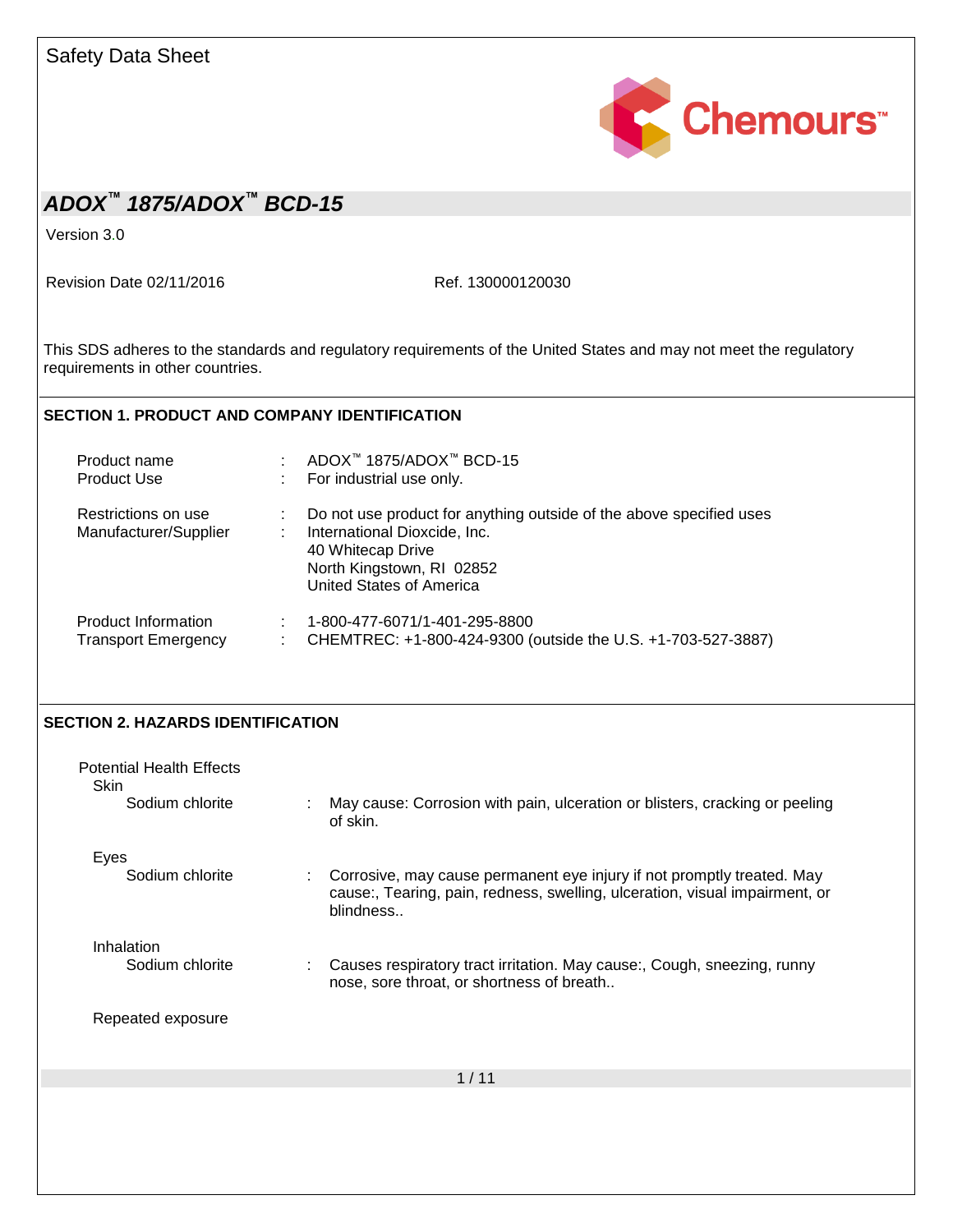

Version 3.0

Revision Date 02/11/2016 Ref. 130000120030

Sodium chlorite : Adverse effects from repeated ingestion may include: Gastrointestinal effects, Abnormal decrease in number of red blood cells (anaemia) which could produce tiredness, rapid heartbeat, dizziness, pale skin, leg cramps, shortness of breath. altered blood chemistry Target Organ

Sodium chlorite : Blood

### **SECTION 3. COMPOSITION/INFORMATION ON INGREDIENTS**

| Component                                                                                                                  | CAS-No.   | Concentration |  |
|----------------------------------------------------------------------------------------------------------------------------|-----------|---------------|--|
| The specific chemical identity and/or exact percentage (concentration) of composition has been withheld as a trade secret. |           |               |  |
| Sodium chlorite                                                                                                            | 7758-19-2 | $5 - 10 \%$   |  |
|                                                                                                                            |           |               |  |
|                                                                                                                            |           |               |  |

#### **SECTION 4. FIRST AID MEASURES**

| General advice | : When symptoms persist or in all cases of doubt seek medical advice.                                                                                                      |
|----------------|----------------------------------------------------------------------------------------------------------------------------------------------------------------------------|
| Inhalation     | : Move to fresh air. If not breathing, give artificial respiration. Call a poison<br>control center or doctor for treatment advice.                                        |
| Skin contact   | : Take off contaminated clothing and shoes immediately. Wash off immediately<br>with plenty of water. Call a poison control center or doctor for treatment advice.         |
| Eye contact    | : Rinse immediately with plenty of water and seek medical advice.                                                                                                          |
| Ingestion      | : Call a poison control center or doctor for treatment advice. Do not induce<br>vomiting without medical advice. Never give anything by mouth to an<br>unconscious person. |
|                | 2/11                                                                                                                                                                       |
|                |                                                                                                                                                                            |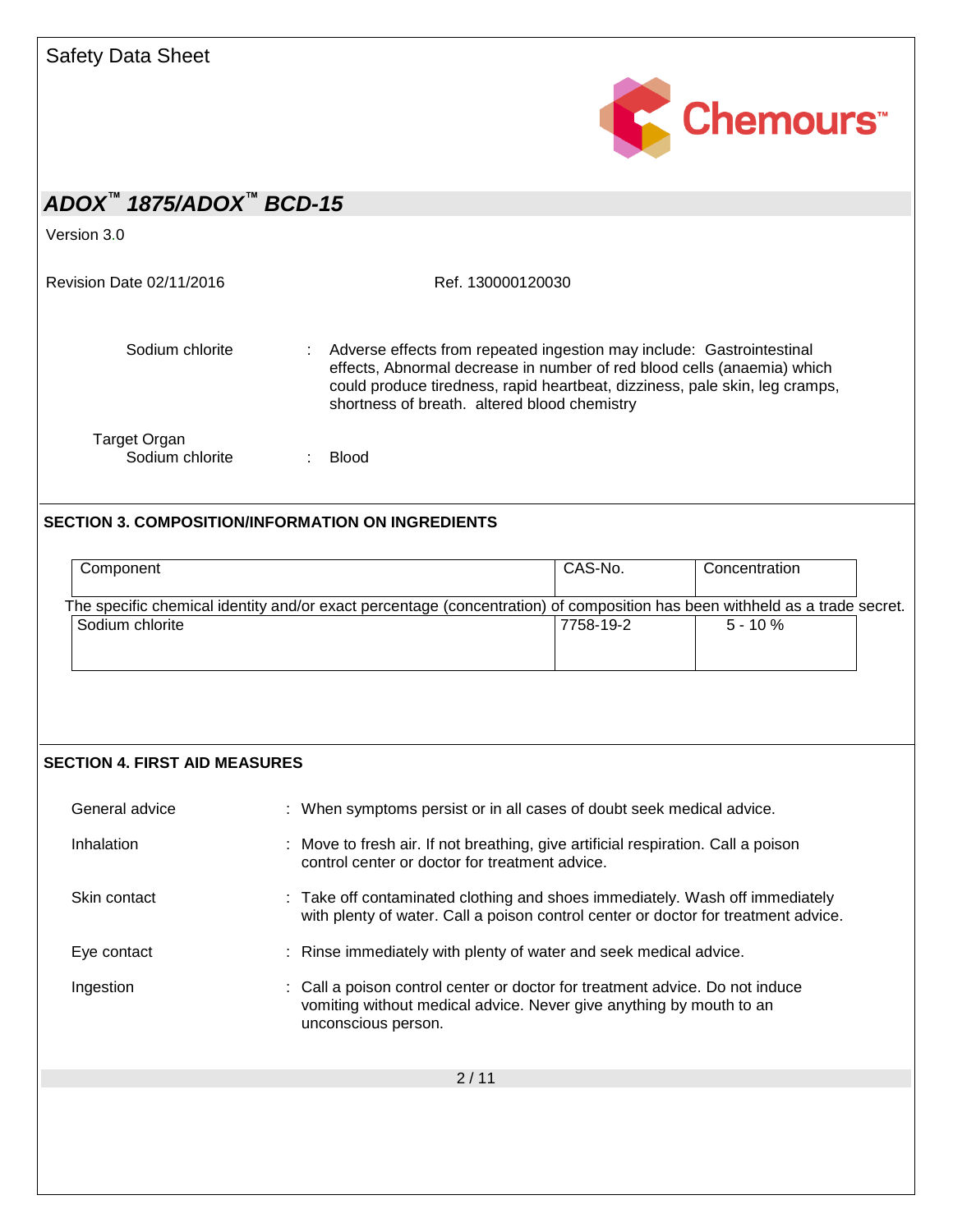

Version 3.0

| Revision Date 02/11/2016                                 | Ref. 130000120030                                                                                    |
|----------------------------------------------------------|------------------------------------------------------------------------------------------------------|
| Most important<br>symptoms/effects, acute<br>and delayed | : No applicable data available.                                                                      |
| Protection of first-aiders                               | : If potential for exposure exists refer to Section 8 for specific personal protective<br>equipment. |
| Notes to physician                                       | : Probable mucosal damage may contraindicate the use of gastric lavage.<br>Treat symptomatically.    |

### **SECTION 5. FIREFIGHTING MEASURES**

| Suitable extinguishing media                     | : The product itself does not burn., Use extinguishing measures that are<br>appropriate to local circumstances and the surrounding environment., Foam,<br>Sand, Dry powder, Water spray |
|--------------------------------------------------|-----------------------------------------------------------------------------------------------------------------------------------------------------------------------------------------|
| Unsuitable extinguishing<br>media                | $\therefore$ Carbon dioxide (CO2)                                                                                                                                                       |
| Specific hazards                                 | : Drying of this product on clothing or combustible materials may cause fire.                                                                                                           |
| Special protective equipment<br>for firefighters | : Wear self-contained breathing apparatus (SCBA). Wear suitable protective<br>equipment.                                                                                                |
| Further information                              | : Evacuate personnel to safe areas. Evacuate personnel and keep upwind of<br>fire. Keep containers and surroundings cool with water spray.                                              |

#### **SECTION 6. ACCIDENTAL RELEASE MEASURES**

NOTE: Review FIRE FIGHTING MEASURES and HANDLING (PERSONNEL) sections before proceeding with clean-up. Use appropriate PERSONAL PROTECTIVE EQUIPMENT during clean-up.

Safeguards (Personnel) : Wear personal protective equipment. Avoid contact with the skin and the eyes.

3 / 11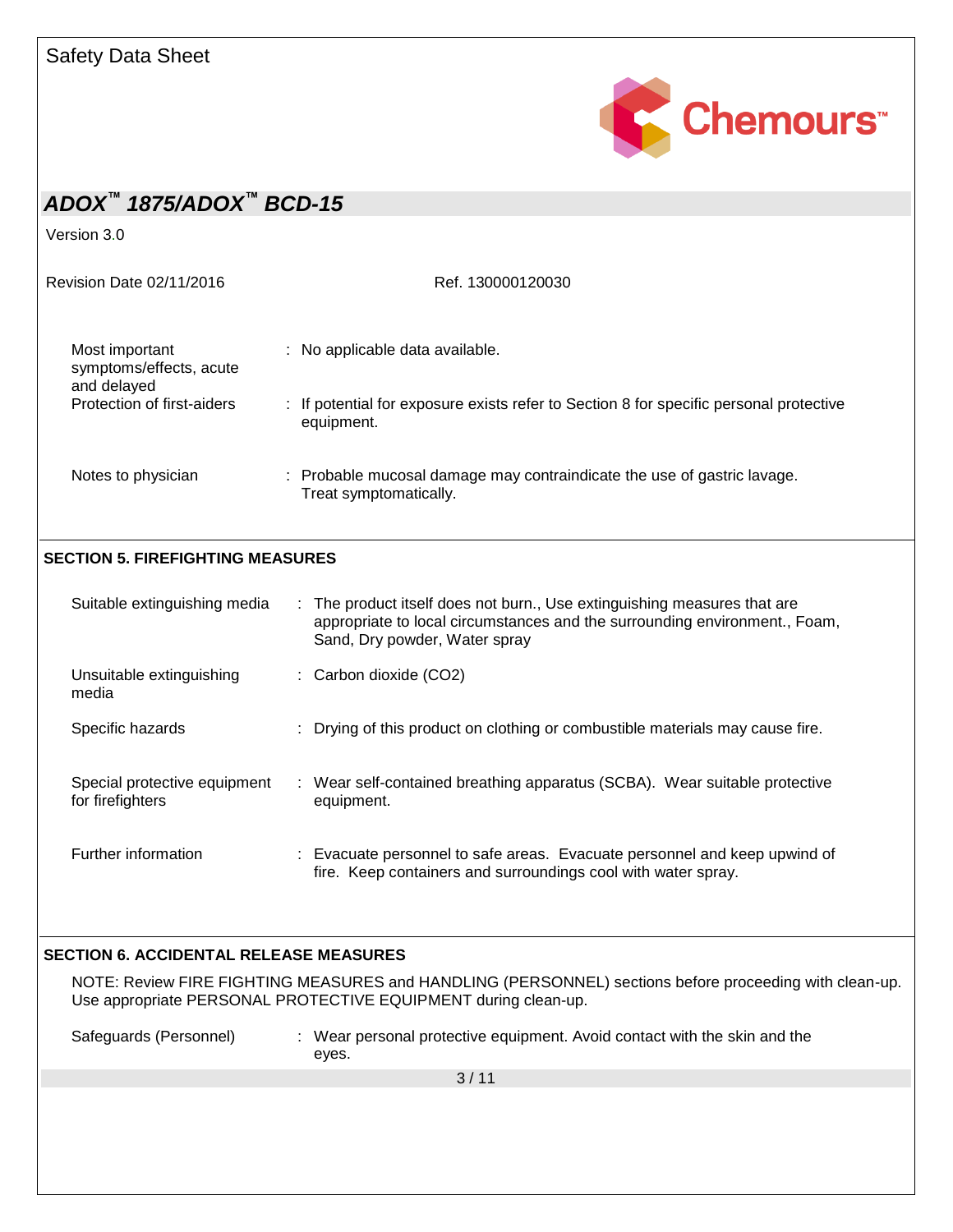

| $ADOX^{\text{M}}$ 1875/ADOX <sup><math>\text{M}</math></sup> BCD-15 |                                                                                                                                                                                                                                                |
|---------------------------------------------------------------------|------------------------------------------------------------------------------------------------------------------------------------------------------------------------------------------------------------------------------------------------|
| Version 3.0                                                         |                                                                                                                                                                                                                                                |
| Revision Date 02/11/2016                                            | Ref. 130000120030                                                                                                                                                                                                                              |
| Environmental precautions                                           | : Prevent material from entering sewers, waterways, or low areas. Do not allow<br>to dry.                                                                                                                                                      |
| Spill Cleanup                                                       | Dilute with water. Pick up and transfer to properly labelled containers. After<br>cleaning, flush away traces with water.                                                                                                                      |
| <b>Accidental Release Measures</b>                                  | : No applicable data available.                                                                                                                                                                                                                |
| <b>SECTION 7. HANDLING AND STORAGE</b>                              |                                                                                                                                                                                                                                                |
| Handling (Personnel)                                                | : Use only in well-ventilated areas.<br>Avoid contact with skin, eyes and clothing. Wash hands before breaks and at<br>the end of workday.                                                                                                     |
| Handling (Physical Aspects)                                         | : Avoid letting the product become dry.                                                                                                                                                                                                        |
| Dust explosion class                                                | : Not applicable                                                                                                                                                                                                                               |
| Storage                                                             | Keep tightly closed in a dry, cool and well-ventilated place. Keep away from<br>food, drink and animal feedingstuffs. Avoid heat, freezing and ultraviolet light.<br>Do not allow to dry.<br>Keep away from: Strong acids and oxidizing agents |
| Storage period                                                      | : No applicable data available.                                                                                                                                                                                                                |
| Storage temperature                                                 | No applicable data available.                                                                                                                                                                                                                  |
| <b>SECTION 8. EXPOSURE CONTROLS/PERSONAL PROTECTION</b>             |                                                                                                                                                                                                                                                |
| Engineering controls                                                | : Ensure adequate ventilation, especially in confined areas.                                                                                                                                                                                   |
| Personal protective equipment<br>Respiratory protection             | Where there is potential for airborne exposures in excess of applicable limits,<br>wear approved respiratory protection with dust/mist cartridge.                                                                                              |
| Hand protection                                                     | Additional protection: Impervious gloves                                                                                                                                                                                                       |
|                                                                     | 4/11                                                                                                                                                                                                                                           |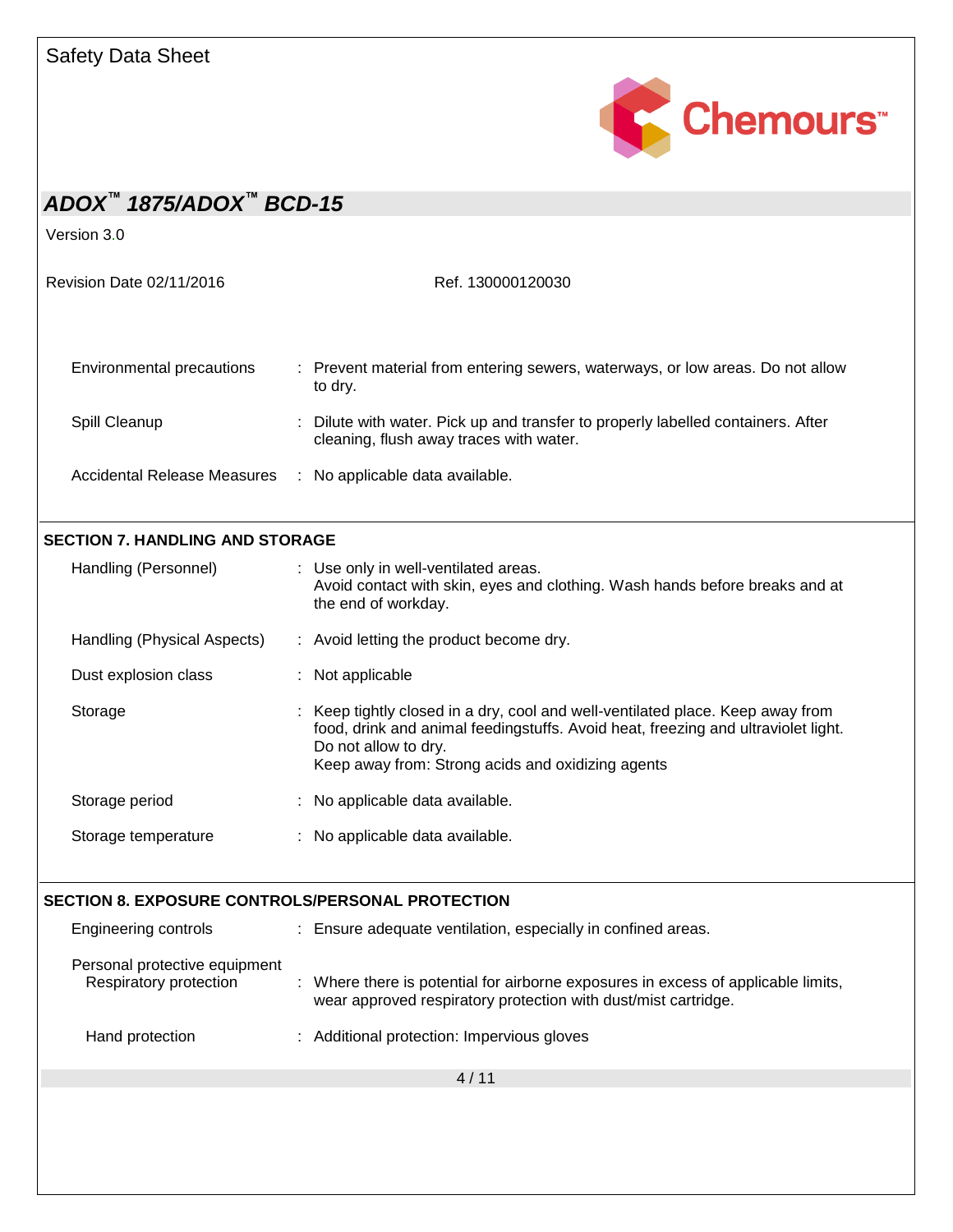

| ADOX <sup>™</sup> 1875/ADOX™ BCD-15                        |                                                                                                                                                                                                 |
|------------------------------------------------------------|-------------------------------------------------------------------------------------------------------------------------------------------------------------------------------------------------|
| Version 3.0                                                |                                                                                                                                                                                                 |
| Revision Date 02/11/2016                                   | Ref. 130000120030                                                                                                                                                                               |
| Eye protection                                             | : Wear coverall chemical splash goggles. Additionally wear a face shield where<br>the possibility exists for face contact due to splashing, spraying or airborne<br>contact with this material. |
| Skin and body protection                                   | : Where there is potential for skin contact, have available and wear as<br>appropriate, impervious gloves, apron, pants, jacket, hood and boots.                                                |
| Protective measures                                        | : Avoid exposure - obtain special instructions before use. Wear suitable gloves<br>and eye/face protection.                                                                                     |
| <b>Exposure Guidelines</b><br><b>Exposure Limit Values</b> |                                                                                                                                                                                                 |
|                                                            | Contains no substances with occupational exposure limit values.                                                                                                                                 |
|                                                            |                                                                                                                                                                                                 |
| Communication Standard 2012.                               | This product does not contain any exposure limits that require disclosure according to OSHA Hazard                                                                                              |
| <b>SECTION 9. PHYSICAL AND CHEMICAL PROPERTIES</b>         |                                                                                                                                                                                                 |
| Appearance<br>Physical state<br>Form<br>Color              | $:$ liquid<br>: liquid<br>: light yellow                                                                                                                                                        |
| Odor                                                       | : odourless, slight chlorine                                                                                                                                                                    |
| Odor threshold                                             | : No applicable data available.                                                                                                                                                                 |
| pH                                                         | : > 11.5                                                                                                                                                                                        |
| Melting point/freezing point                               | : Freezing point<br>ca. -13.00 °C (8.60 °F)<br>Crystallization temperature<br>ca. -7.00 °C (19.40 °F)                                                                                           |
| Boiling point/boiling range                                | : Boiling point<br>ca. 105 °C (221 °F)                                                                                                                                                          |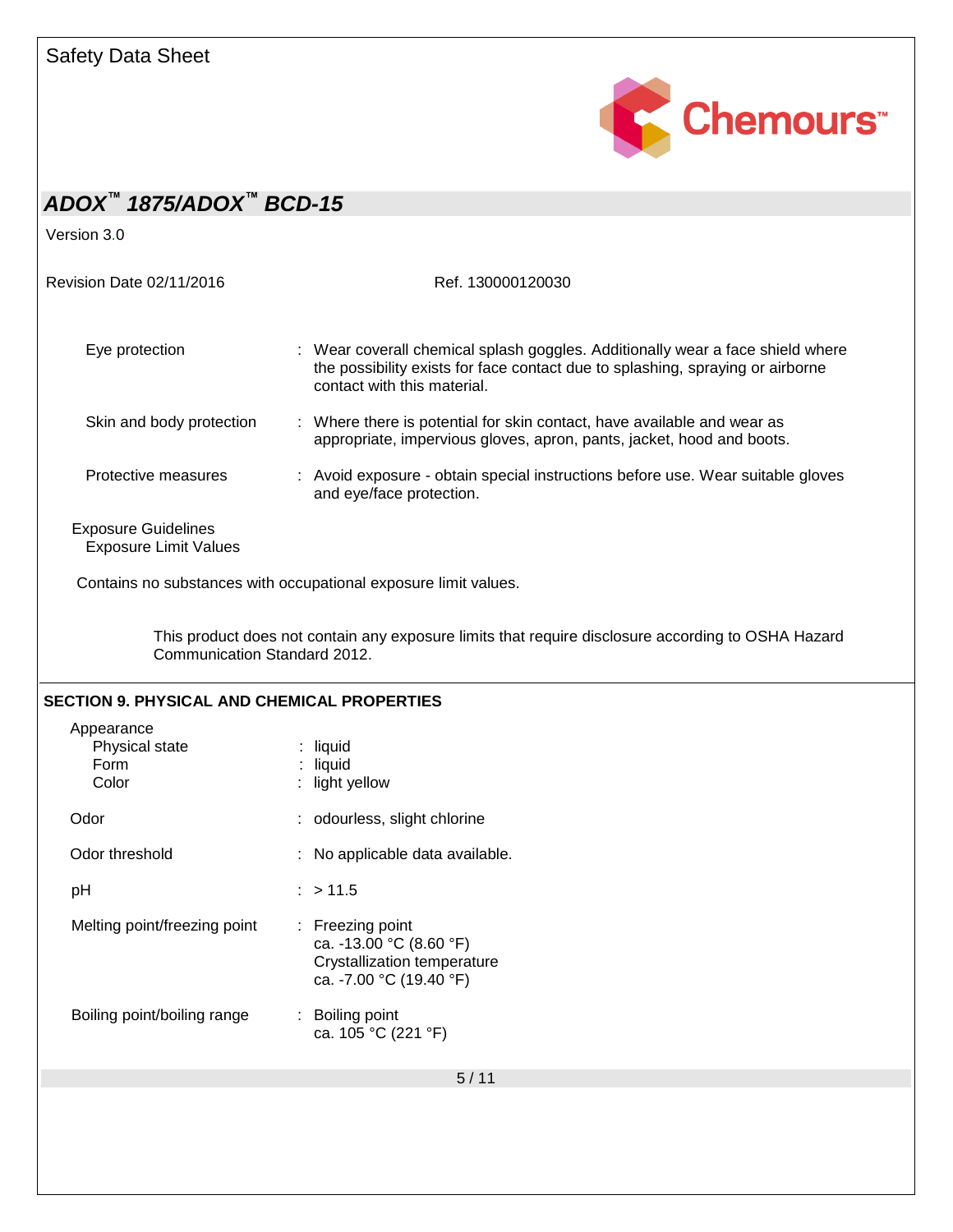

Version 3.0

Revision Date 02/11/2016 Ref. 130000120030

| Flash point                                |    | No applicable data available. |
|--------------------------------------------|----|-------------------------------|
| Evaporation rate                           |    | No applicable data available. |
| Flammability (solid, gas)                  | t  | No applicable data available. |
| Upper explosion limit                      |    | No applicable data available. |
| Lower explosion limit                      |    | No applicable data available. |
| Vapour Pressure                            |    | No applicable data available. |
| Vapour density                             |    | No applicable data available. |
| Specific gravity (Relative<br>density)     |    | $: 1.110 - 1.124$             |
| Water solubility                           |    | miscible                      |
| Solubility(ies)                            | t  | No applicable data available. |
| Partition coefficient: n-<br>octanol/water |    | No applicable data available. |
| Auto-ignition temperature                  | t  | No applicable data available. |
| Decomposition temperature                  | :  | No applicable data available. |
| Viscosity, kinematic                       | İ. | No applicable data available. |
| Viscosity, dynamic                         | t  | No applicable data available. |

### **SECTION 10. STABILITY AND REACTIVITY**

| Reactivity               | Decomposes on heating.                                                        |
|--------------------------|-------------------------------------------------------------------------------|
| Chemical stability       | Stable under normal conditions.                                               |
| Possibility of hazardous | : Contact with acids, organic materials, reducing agents and oxidizing agents |
|                          | 6/11                                                                          |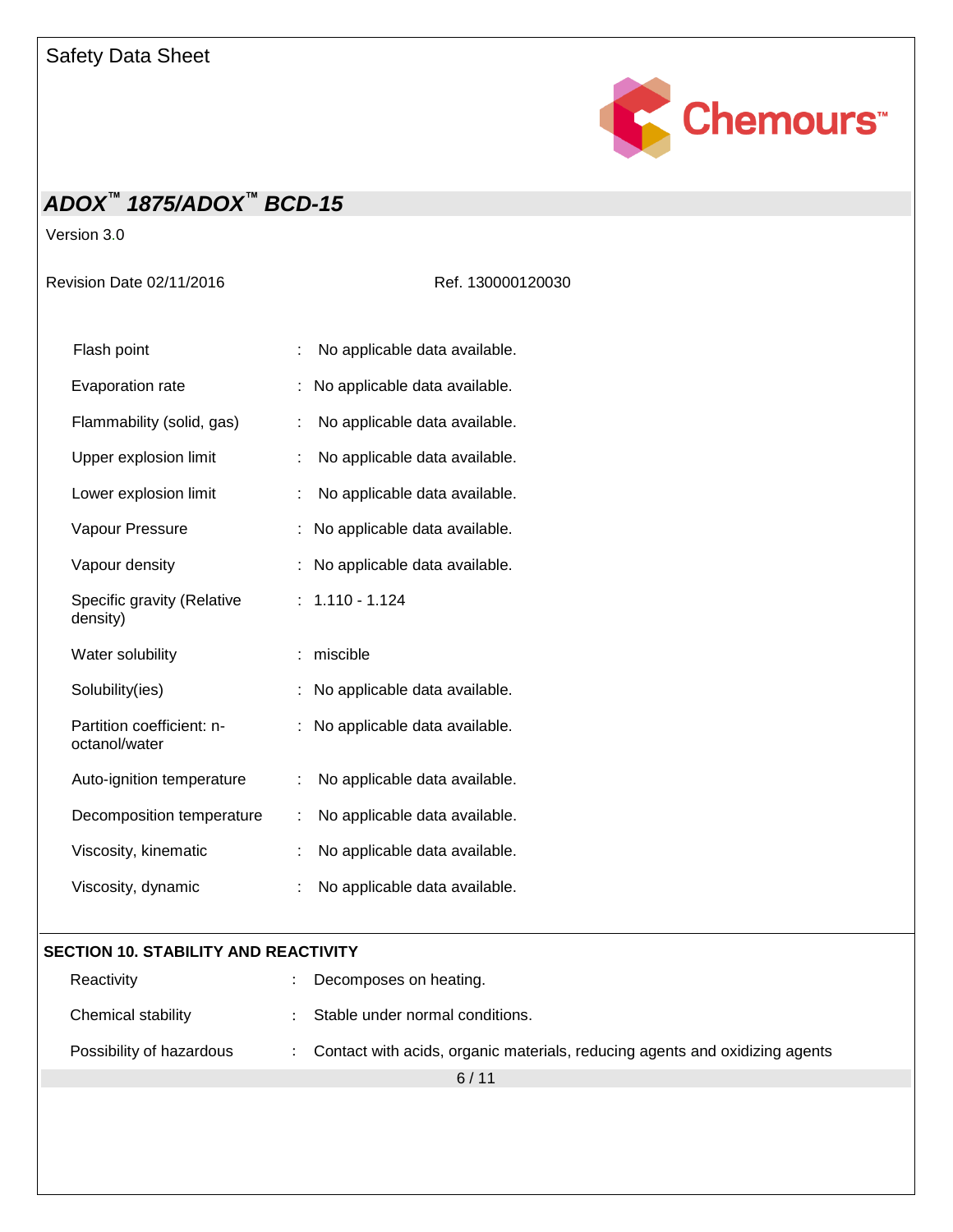

Version 3.0

| Revision Date 02/11/2016            |  | Ref. 130000120030                                                                              |  |
|-------------------------------------|--|------------------------------------------------------------------------------------------------|--|
| reactions                           |  | will release toxic gases of chlorine and/or chlorine dioxide.                                  |  |
| Conditions to avoid                 |  | Direct sources of heat.                                                                        |  |
| Incompatible materials              |  | Strong acids and oxidizing agents Organic materials, chlorinated compounds,<br>Reducing agents |  |
| Hazardous decomposition<br>products |  | Hazardous decomposition products: Chlorine, Chlorine dioxide%                                  |  |
|                                     |  |                                                                                                |  |

### **SECTION 11. TOXICOLOGICAL INFORMATION**

| Sodium chlorite<br>Inhalation 4 h LC50 |                                                                                                                                                                                                                                                                                                                                                                                                      |
|----------------------------------------|------------------------------------------------------------------------------------------------------------------------------------------------------------------------------------------------------------------------------------------------------------------------------------------------------------------------------------------------------------------------------------------------------|
|                                        | 0.23 mg/l, Rat<br>÷                                                                                                                                                                                                                                                                                                                                                                                  |
| Dermal LD50                            | 134 mg/kg, Rabbit                                                                                                                                                                                                                                                                                                                                                                                    |
| Oral LD50                              | 284 mg/kg, Rat                                                                                                                                                                                                                                                                                                                                                                                       |
| Skin irritation                        | Corrosive, Rabbit                                                                                                                                                                                                                                                                                                                                                                                    |
| Eye irritation                         | Corrosive, Rabbit                                                                                                                                                                                                                                                                                                                                                                                    |
| Skin sensitization                     | Does not cause skin sensitisation., Guinea pig<br>Animal test did not cause sensitization by skin contact.                                                                                                                                                                                                                                                                                           |
| Repeated dose toxicity                 | Oral<br>÷<br>Rat<br>$-1$ yr<br>Target Organs: Spleen<br>The substance or mixture is classified as specific target organ<br>toxicant, repeated exposure, Category 2.<br>Gastrointestinal effects, Abnormal decrease in number of red blood<br>cells, Abnormal decrease in red -blood -cell haemoglobin<br>(hemoglobinemia)<br>Oral<br>Rat<br>- 14 d<br>altered hematology, altered urinalysis results |
|                                        | 7/11                                                                                                                                                                                                                                                                                                                                                                                                 |
|                                        |                                                                                                                                                                                                                                                                                                                                                                                                      |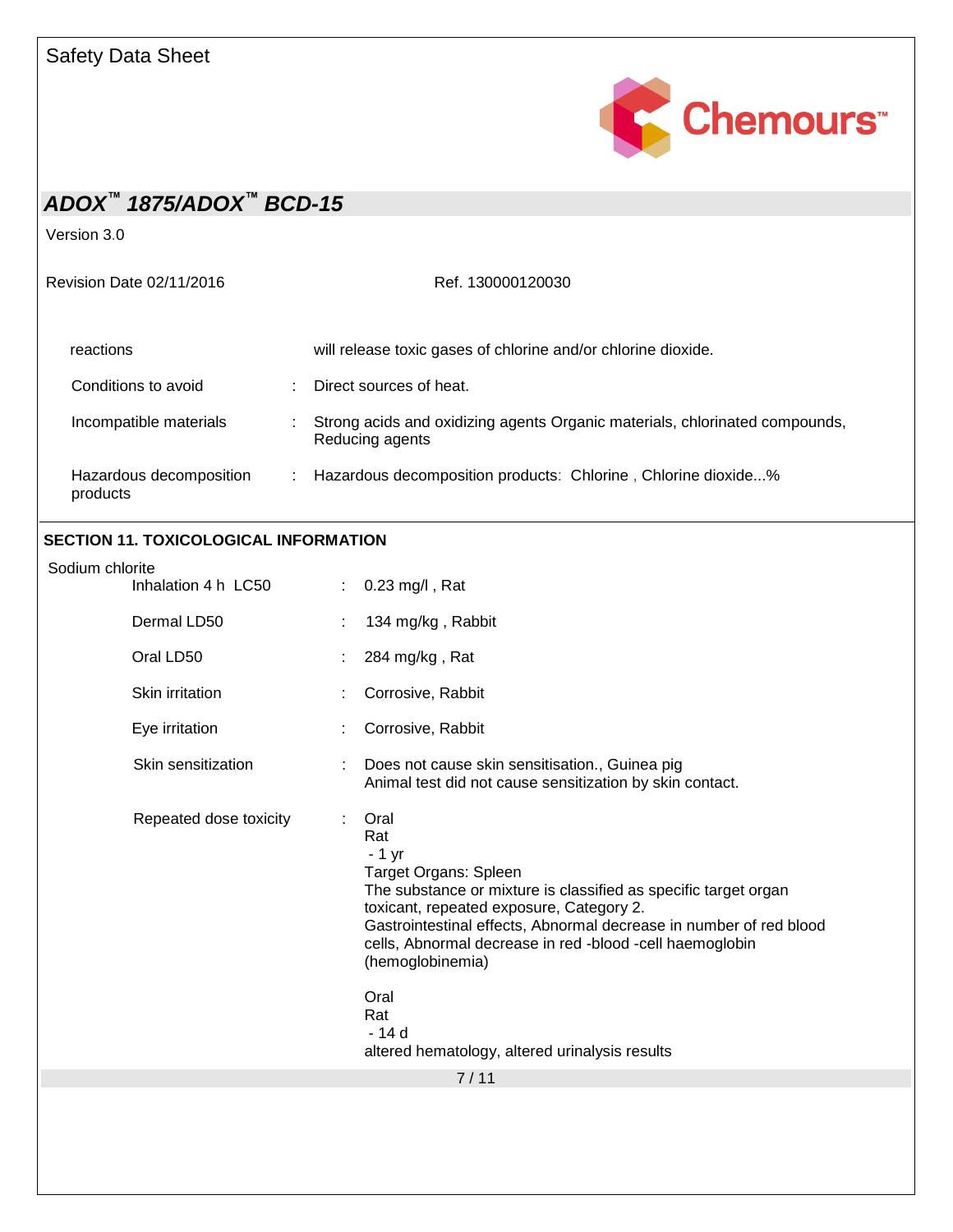

Version 3.0

Revision Date 02/11/2016 Ref. 130000120030

|                       | Oral<br>Monkey<br>altered hematology, altered blood chemistry                                                                                  |
|-----------------------|------------------------------------------------------------------------------------------------------------------------------------------------|
| Carcinogenicity       | : Not classifiable as a human carcinogen.<br>Animal testing did not show any carcinogenic effects.                                             |
| Mutagenicity          | Tests on bacterial or mammalian cell cultures did not show mutagenic<br>effects.<br>Animal testing did not show any mutagenic effects.         |
| Reproductive toxicity | : No toxicity to reproduction<br>Animal testing showed effects on reproduction at levels equal to or<br>above those causing parental toxicity. |
| Teratogenicity        | Animal testing showed effects on embryo-fetal development at levels<br>equal to or above those causing maternal toxicity.                      |

**Carcinogenicity** 

The carcinogenicity classifications for this product and/or its ingredients have been determined according to HazCom 2012, Appendix A.6. The classifications may differ from those listed in the National Toxicology Program (NTP) Report on Carcinogens (latest edition) or those found to be a potential carcinogen in the International Agency for Research on Cancer (IARC) Monographs (latest edition).

None of the components present in this material at concentrations equal to or greater than 0.1% are listed by IARC, NTP, or OSHA, as a carcinogen.

| <b>SECTION 12. ECOLOGICAL INFORMATION</b>               |                                                          |  |
|---------------------------------------------------------|----------------------------------------------------------|--|
| <b>Aquatic Toxicity</b><br>Sodium chlorite<br>96 h LC50 | Cyprinodon variegatus (sheepshead minnow) 105 mg/l<br>÷. |  |
| 96 h ErC50                                              | Algae 5.33 mg/l<br>÷.                                    |  |
|                                                         | 8/11                                                     |  |
|                                                         |                                                          |  |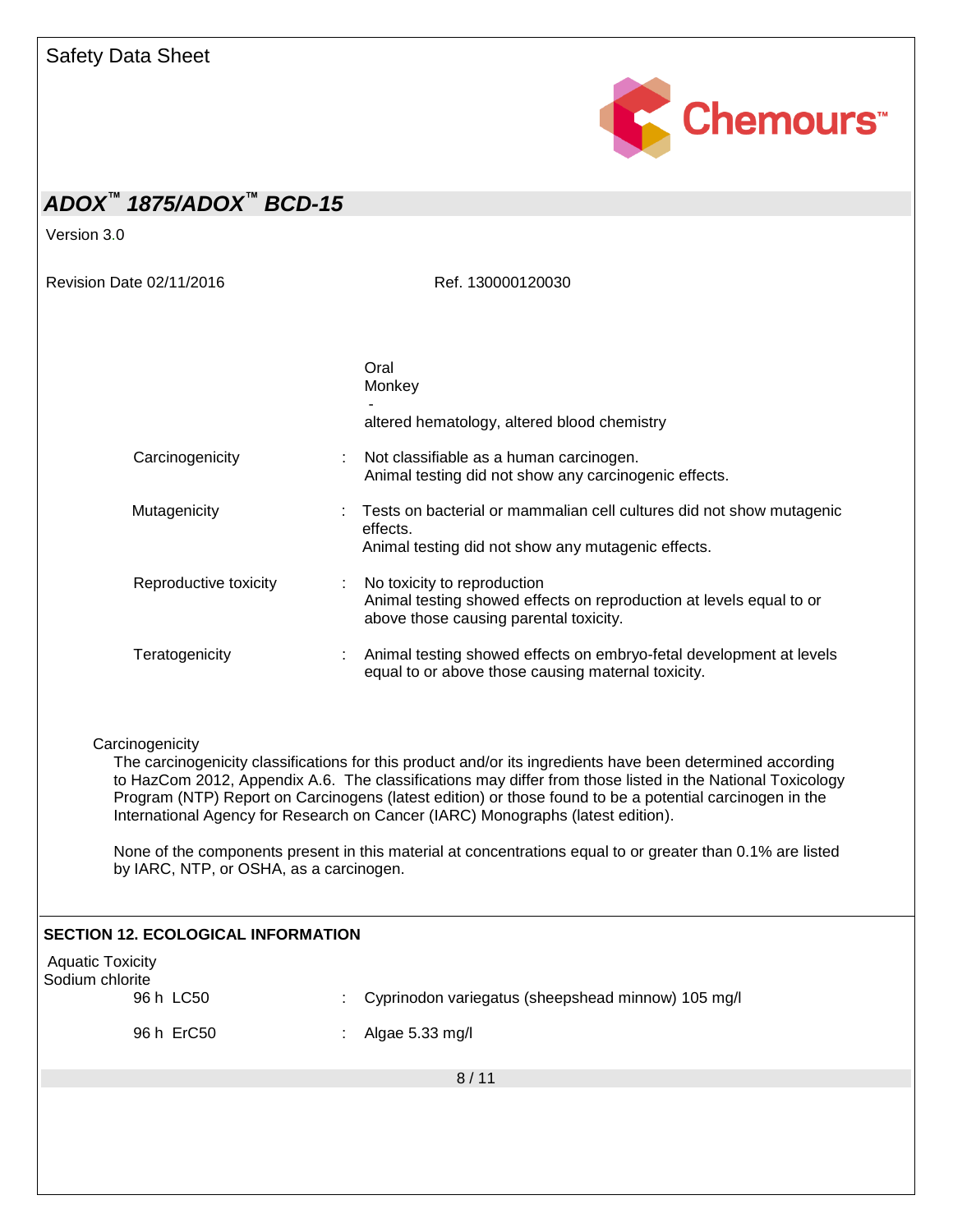

|                                                                                                 | ADOX <sup>™</sup> 1875/ADOX™ BCD-15                             |                                                                                                         |                                            |
|-------------------------------------------------------------------------------------------------|-----------------------------------------------------------------|---------------------------------------------------------------------------------------------------------|--------------------------------------------|
| Version 3.0                                                                                     |                                                                 |                                                                                                         |                                            |
| Revision Date 02/11/2016                                                                        |                                                                 | Ref. 130000120030                                                                                       |                                            |
|                                                                                                 | 96 h EbC50                                                      | Algae 1.09 mg/l                                                                                         |                                            |
| 96 h NOEC                                                                                       |                                                                 | Algae 0.62 mg/l<br>Daphnia magna (Water flea) < 1.0 mg/l<br>Americamysis bahia (mysid shrimp) 0.65 mg/l |                                            |
| 48 h EC50<br>96 h LC50<br><b>Environmental Fate</b><br>Sodium chlorite<br>Biodegradability<br>÷ |                                                                 |                                                                                                         |                                            |
|                                                                                                 |                                                                 |                                                                                                         |                                            |
|                                                                                                 |                                                                 | Waste disposal methods -<br>Product<br>Contaminated packaging                                           | <b>SECTION 13. DISPOSAL CONSIDERATIONS</b> |
|                                                                                                 | <b>SECTION 14. TRANSPORT INFORMATION</b>                        |                                                                                                         |                                            |
| <b>DOT</b>                                                                                      | UN number                                                       | : 1908                                                                                                  |                                            |
|                                                                                                 | Proper shipping name<br>Class<br>Packing group<br>Labelling No. | : Chlorite solution<br>8<br>$\mathbf{I}$<br>8<br>1908                                                   |                                            |
| IATA_C                                                                                          | UN number                                                       |                                                                                                         |                                            |
|                                                                                                 | Proper shipping name                                            | : Chlorite solution                                                                                     |                                            |
|                                                                                                 | Class                                                           | : 8<br>9/11                                                                                             |                                            |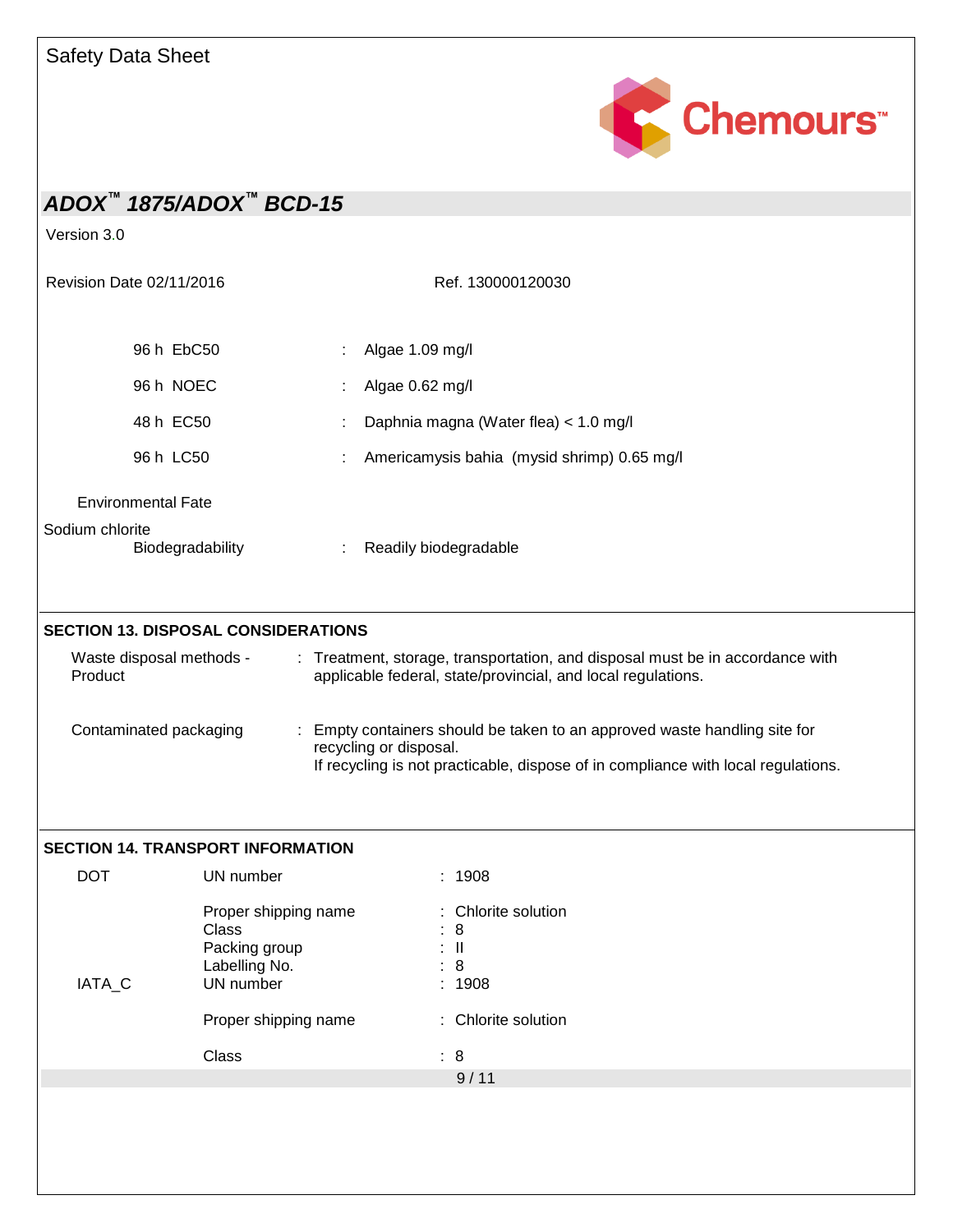

Version 3.0

Revision Date 02/11/2016 Ref. 130000120030

Packing group : II<br>
Labelling No. : 8 Labelling No.<br>
UN number : 8<br>
UN number : 1908 IMDG UN number Class : 8 Packing group the set of the set of the set of the set of the set of the set of the set of the set of the set o Labelling No.  $\qquad \qquad : 8$ 

Proper shipping name : CHLORITE SOLUTION

### **SECTION 15. REGULATORY INFORMATION**

| TSCA                                      | : On the inventory, or in compliance with the inventory                                                                                                                                                   |
|-------------------------------------------|-----------------------------------------------------------------------------------------------------------------------------------------------------------------------------------------------------------|
| SARA 313 Regulated<br>Chemical(s)         | : This material does not contain any chemical components with known CAS<br>numbers that exceed the threshold (De Minimis) reporting levels established<br>by SARA Title III, Section 313.                 |
| PA Right to Know<br>Regulated Chemical(s) | : Substances on the Pennsylvania Hazardous Substances List present at a<br>concentration of 1% or more (0.01% for Special Hazardous Substances):<br>Sodium chlorite                                       |
| NJ Right to Know<br>Regulated Chemical(s) | : Substances on the New Jersey Workplace Hazardous Substance List present<br>at a concentration of 1% or more (0.1% for substances identified as<br>carcinogens, mutagens or teratogens): Sodium chlorite |
| EPA Reg. No.                              | : 9150-13                                                                                                                                                                                                 |
| California Prop. 65                       | : Chemicals known to the State of California to cause cancer, birth defects or<br>any other harm: none known                                                                                              |

### **SECTION 16. OTHER INFORMATION**

Chemours™ and the Chemours Logo are trademarks of The Chemours Company.

10 / 11